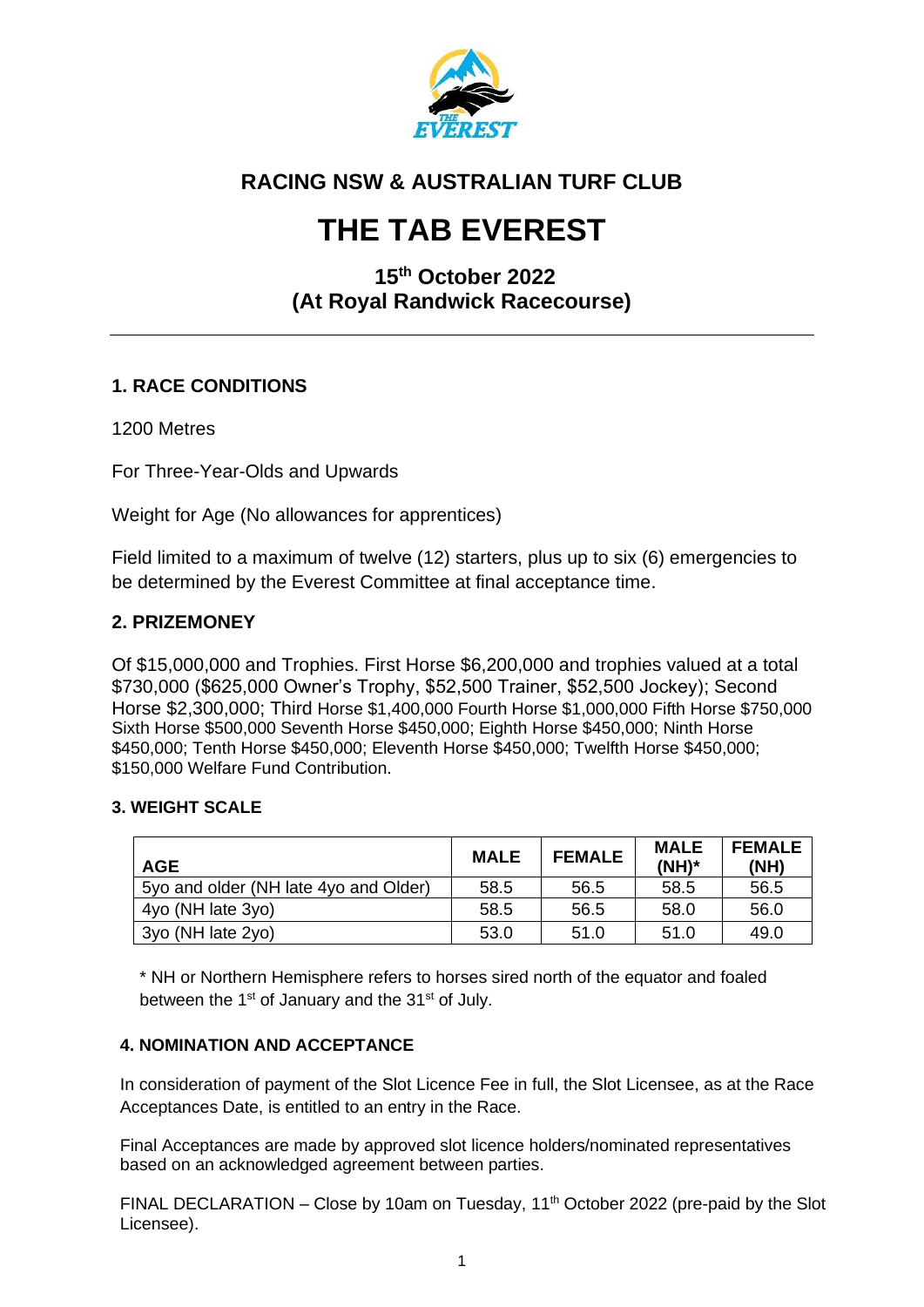#### **5. DECLARATION OF EMERGENCIES**

Up to six emergency runners may be declared for The Everest.

The Sydney Stakes \$500,000 WFA 1200m (Group 3) will be conducted on Saturday 15<sup>h</sup> October 2022 and also act as a consolation race for The Everest. Any emergencies declared for The Everest must have accepted for the Sydney Stakes. From that race, a list of reserves will be selected and declared as emergencies for The Everest (see point 7.11).

The horses to be declared as emergencies for The Everest will be chosen by the Everest Committee (Racing NSW and the Australian Turf Club).

The declaration of emergencies for The Everest will be a list only and not necessarily an order of entry in the event of a scratching. The slot licensee is permitted to select any one of the remaining available declared emergency horses at its discretion.

In the event of a scratching from The Everest with a veterinary certificate, elevation of an emergency into the field will be upon selection by the slot licensee that declared the scratched horse.

#### **6. SLOT LICENCE FEES & DATES**

The Slot Licence Fee is A\$600,000 plus GST to be paid in two non-refundable instalments to Racing NSW, as follows:

- a. A first instalment of 50%, being A\$300,000 plus GST, to be paid by 1st February 2022;
- b. The second instalment of 50%, being A\$300,000 plus GST, to be paid by the Second Instalment Payment Date, being 1 July 2022.

#### **7. GENERAL MATTERS**

- 7.1 The Race will be conducted under the Rules of Racing, being the Australian Rules of Racing and Racing NSW's Local Rules of Racing, a copy of which is available from Racing NSW's website.
- 7.2 Racing NSW and the Australian Turf Club may at their absolute discretion reject the declaration by a slot licensee of a horse that is not regarded as being of metropolitan standing.
- 7.3 The Race is scheduled to be run on Saturday 15 October 2022 at Royal Randwick Racecourse, Sydney, New South Wales, Australia. However, the Slot Licensors may, in their absolute discretion, run the Race at any Sydney metropolitan racecourse within 8 days of the scheduled date of 15 October 2022. Further, in the event that the Race is cancelled or not run for any reason, including a force majeure event, then Racing NSW will refund the Slot Licence Fee within 7 days and no prizemoney will be payable.
- 7.4 Racing NSW may refuse the nomination and/or acceptance of any horse in the Race for any reason permissible under the Rules of Racing. Further, in the event that the nomination and/or acceptance of a horse in the Race is refused, or the horse is scratched or disqualified under the Rules of Racing, then the Rules of Racing apply in respect of any prizemoney.
- 7.5 The Board of Racing NSW and or Australian Turf Club reserve the right to decline any nomination and/or acceptance lodged with Racing NSW, ATC or Trainers Service Centre (TSC) from a licensed trainer with outstanding debts from any Group or Listed race previously conducted by the ATC.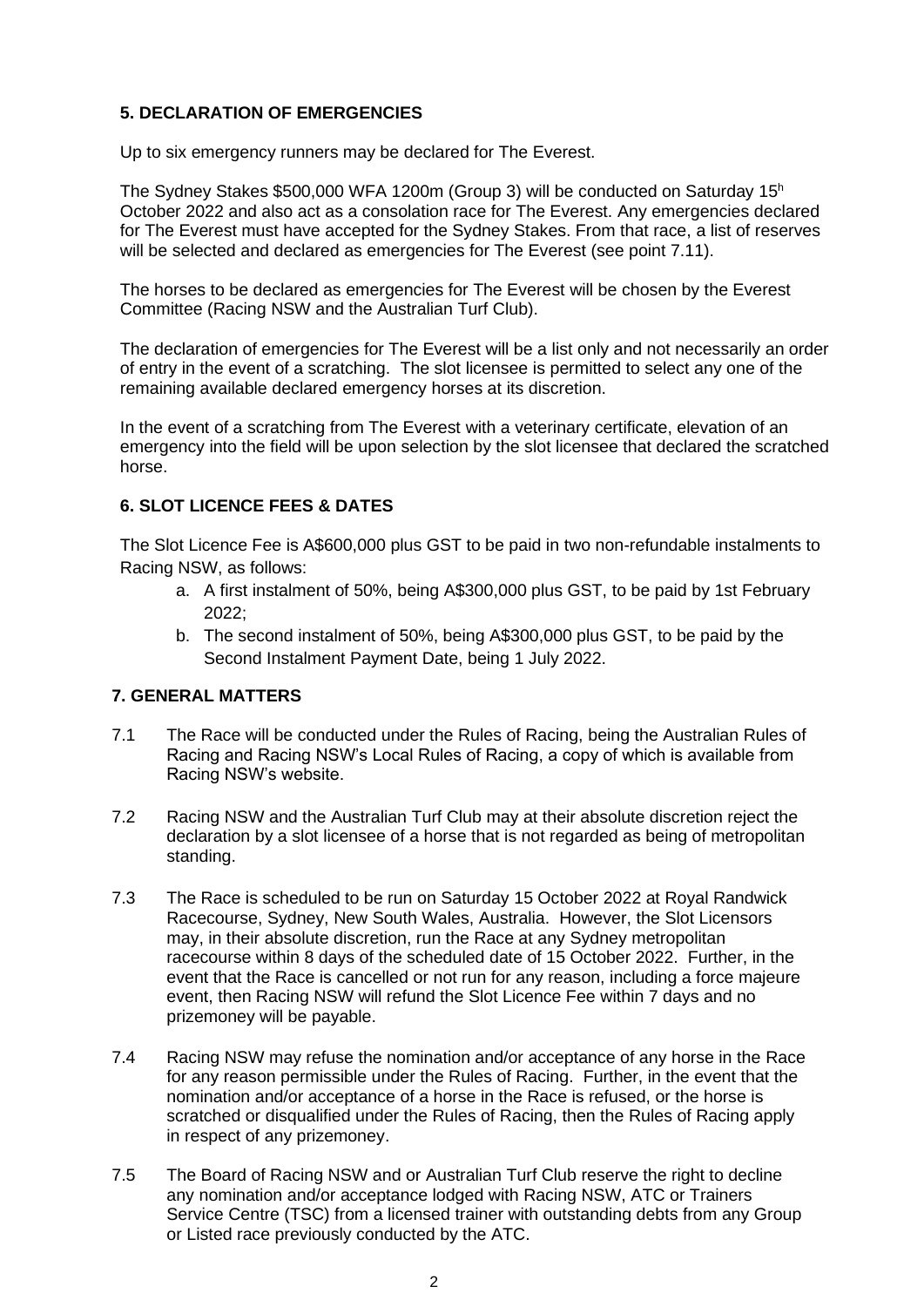- 7.6 All slot license, nomination and acceptance fees shown are exclusive of GST.
- 7.7 Nominations for the above race shall only be received on condition that the Rules of Racing and Regulations of Racing NSW now or hereafter in force shall be binding in all respects.
- 7.8 The Everest Committee reserves the right to make from time to time any alteration or modification to the conditions governing the race, and also to alter the date and time for receiving nominations, payments and acceptances.
- 7.9 AR.112. (f) For the purpose of calculating the value of prizemoney earned in other countries by a horse which is entered for an Australian race, the rate of exchange shall be used which was current on the first working day of January of the year in which such prizemoney was earned, as determined by a Trading Bank nominated by the Australian Racing Board.
- 7.10 All currency amounts quoted are in Australian Dollars (\$AUD).

#### **Scratchings and Substitution of Emergency Horse(s)**

- 7.11 If Slot Licensee's horse is scratched before 7.30am on the day of the Race:
- a) with a certified veterinary certificate approved by Racing NSW and confirmed by Racing NSW's industry veterinarian, as determined by Racing NSW in its absolute discretion, then the Slot Licensee will be permitted to select one of the remaining available emergency horses to run in the Race on the terms and conditions set out in 7.14. If there is no emergency horse available, the Slot Licensee will receive last place prizemoney;
- b) without a veterinary certificate approved by Racing NSW and confirmed by Racing NSW's industry veterinarian, as determined by Racing NSW in its absolute discretion, then the Slot Licensee will not be entitled to a runner in the Race and the Slot Licensee will forfeit the right to any prizemoney;
- c) If an emergency selected by slot licensee pursuant to 7.11 (a) above is then subsequently also the subject of a scratching accompanied by a veterinary certificate, the slot holder may select another emergency in accordance with 7.11(a).
- d) Where horse declared by a slot licensee is scratched in accordance with 7.11 (a), the slot licensee must nominate the emergency runner to take that horse's place in the field as soon as practical and not later than 120 minutes after the time of scratching. If an emergency has not been selected within this timeframe, the Everest Committee may at its discretion assign a horse to that slot licensee.
- 7.12 If Slot Licensee's horse is scratched after 7.30am on the day of the Race:
- a) with a certified veterinary certificate approved by Racing NSW and confirmed by Racing NSW's industry veterinarian, as determined by Racing NSW in its absolute discretion, then the Slot Licensee will not be entitled to a runner in the Race and receive last place prizemoney;
- b) without a veterinary certificate approved by Racing NSW and confirmed by Racing NSW's industry veterinarian, as determined by Racing NSW in its absolute discretion, then the Slot Licensee will not be entitled to a runner in the Race and the Slot Licensee will forfeit the right to any prizemoney.